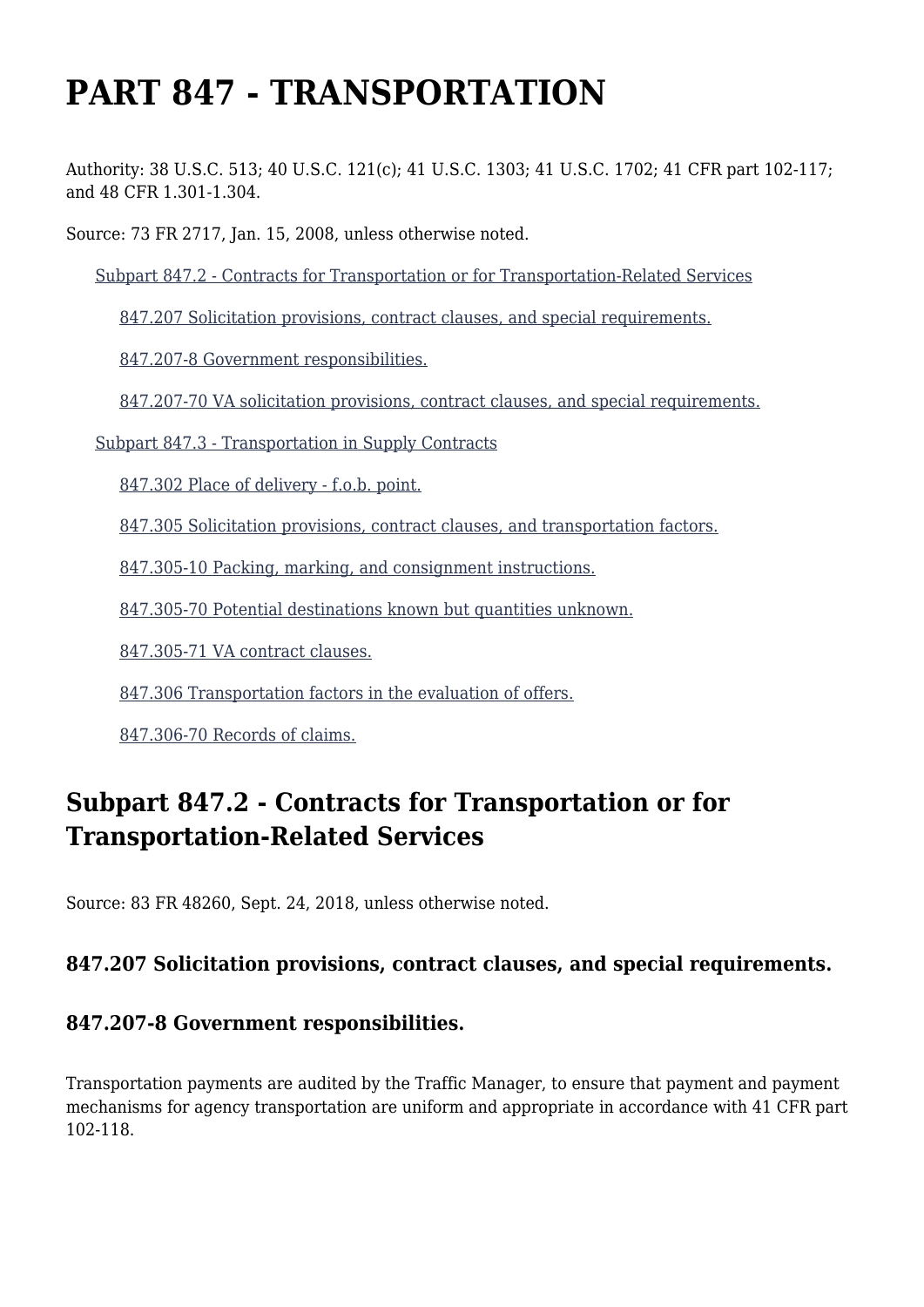# **847.207-70 VA solicitation provisions, contract clauses, and special requirements.**

(a) *Insurance under patient transportation contracts.* The contracting officer shall ensure that all the proper certificates of insurance are submitted to perform on the contract, as outlined in the solicitation, and subsequently included in the contract file. In accordance with 828.306, the contracting officer shall insert the provision at 852.228-71, Indemnification and Insurance, in solicitations when utilizing term contracts or contracts of a continuing nature for ambulance, automobile and aircraft service. When contracting for these services, consider using requirements language such as the following:

(1) Written proof of insurance coverage as required and outlined in the solicitation is required prior to award of any contract. Coverage must be maintained continually through the life of the contract.

(2) Within 10 days of notification of acceptance and pending award of contract, the contractor shall furnish to the contracting officer a certificate of insurance which shall contain an endorsement to the effect that cancellation of, or any material change in, the policies which adversely affect the interests of the Government in such insurance shall not be effective unless a 30-day advance written notice of cancellation or change is furnished to the contracting officer.

(3) Within 10 days of notification of acceptance and pending award of contract, and prior to award of a contract, the contractor shall furnish to the contracting officer a copy of the contractor's current and valid Worker's Compensation certificate.

(b) *Contractor personnel.* The contracting officer shall ensure that contractor personnel have the appropriate level of training, experience, licensure, and pertinent qualifications to ensure patient safety. When contracting for these services, consider using requirements language such as the following:

(1) All contractor personnel performing contract services shall meet the qualifications as specified in the contract, as well as any qualifications required by Federal, State, County, and local Government entities from the place in which they operate. Contractor personnel shall meet these qualifications at all times while performing contract services.

(2) During the contract period of performance, if the contractor proposes to add-on, or replace personnel to perform contract services, the contractor shall submit required evidence of training, certifications, licensing, background, and security clearances, and any other applicable qualifications to the designated contracting officer's representative (COR). At no time shall the contractor utilize add-on or replacement personnel to perform contract services who do not meet the qualifications under the terms and conditions of the contract.

(3) Records of contractor personnel qualifications and eligibility to perform on the contract must be current and maintained throughout the life of the contract, and be made available for inspection upon request. The contractor shall forward to the contracting officer, on an annual basis, a list of contractor employees listing the employees name, position(s), and licenses and/or certifications and their current certification number. This annual statement of driver competency must include any advanced certifications, such as Advanced Cardiac Life Support or specialized training to assist and secure patients by stretcher or wheelchair, as applicable.

(4) Within seven (7) days after receipt of award notification, the contractor shall provide evidence of required training, certifications, licensing and any other qualifications of any personnel who will be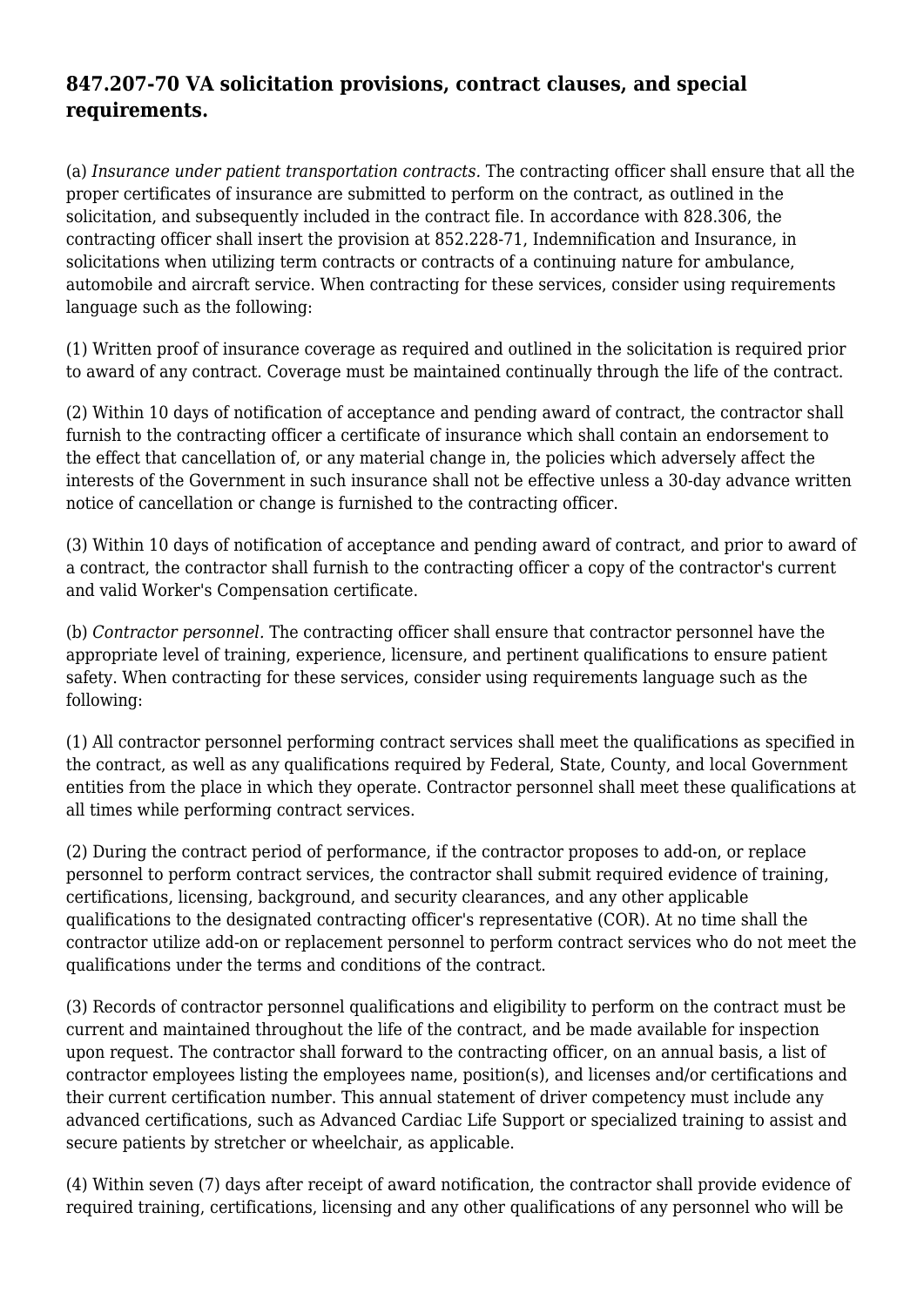performing services under the contract. The initial documentation shall be provided to the contracting officer and COR.

(c) Contracts must include requirements to report vehicle accidents and incidents to the contracting officer with a formal accident report.

(d) Contracts for ambulance services must require that the contractor meet the current specifications of Federal Specification KKK-A-1822E, "Star of Life Ambulance" standard.

(e) Contracts must include requirements to ensure patient safety is maintained through the consistent practice of securing patient care equipment, other cargo, and vehicles, and ensure that security of patients in vehicles is established and observed when transportation needs are either primary or secondary in the actual performance of the contract. When contracting for these services, consider using requirements language to ensure that patient transportation meets industry standards for transporting patients based on the patient's condition/needs (*e.g.,* wheelchair, ambulatory, on stretcher, etc.).

# **Subpart 847.3 - Transportation in Supply Contracts**

Source: 83 FR 48261, Sept. 24, 2018, unless otherwise noted.

#### **847.302 Place of delivery - f.o.b. point.**

The contracting officer shall insert clause 852.247-71, Delivery Location, or a clause substantially the same as the clause at 852.247-71, Delivery Location, in supply contracts when it is necessary to specify delivery locations. If appropriate, the clause may reference an attachment which lists various delivery locations and other delivery details (*e.g.,* quantities to be delivered to each location, etc.).

# **847.305 Solicitation provisions, contract clauses, and transportation factors.**

# **847.305-10 Packing, marking, and consignment instructions.**

(a) The contracting officer shall insert clause 852.247-72, Marking Deliverables, or a clause substantially the same as 852.247-72 in solicitations and contracts if special marking on deliverables are required.

(b) The contracting officer shall insert the clause at 852.247-73, Packing for Domestic Shipment, in contracts when item(s) will be delivered for immediate use to a destination in the continental United States; when the material specification or purchase description does not provide preservation, packaging, packing, and/or marking requirements; and/or when the requiring activity has not cited a specific specification for packaging.

#### **847.305-70 Potential destinations known but quantities unknown.**

When the contracting officer contracts with multiple bidders to provide items directly to VA field